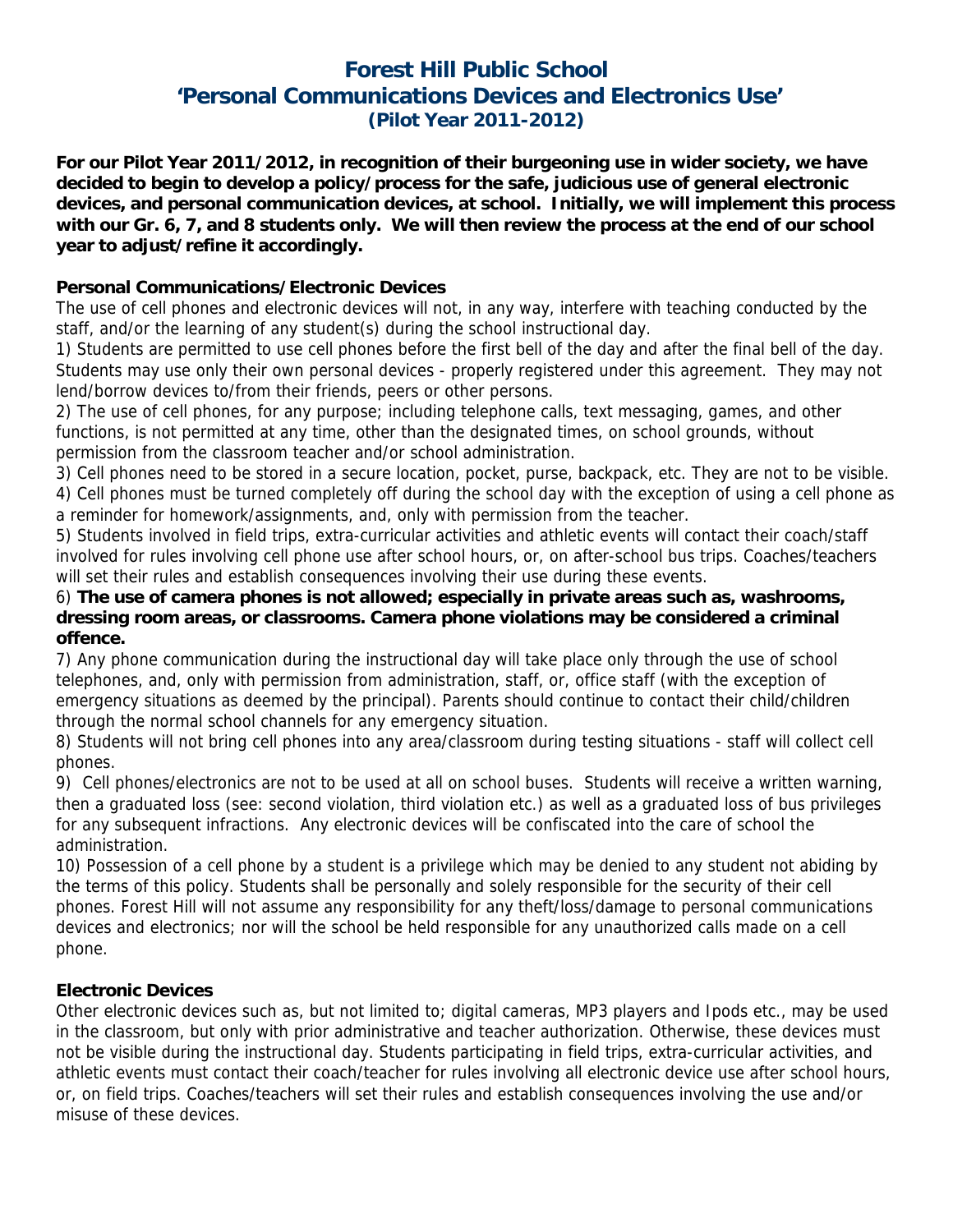**POSSESSION OF ELECTRONIC DEVICES IS A PRIVILEGE** which may be denied to any student not abiding by the terms of this policy. Students shall be personally and solely responsible for the security of their electronic devices. Forest Hill School will not assume any responsibility for theft, loss, or damage to electronic devices.

## **STUDENTS MUST HAVE SIGNED PERMISSION FORMS FROM PARENTS/GUARDIANS IN ORDER TO BE ABLE TO HAVE ELECTRONIC DEVICES AT SCHOOL**.

## **ANY MISUSE OF THE PERSONAL COMMUNICATION/ELECTRONIC DEVICE USE AGREEMENT WILL RESULT IN THE FOLLOWING:**

**First Incident:** The student will be warned, and the cell phone/electronic device will be confiscated into the care of school administration (Principal/Vice-Principal) for the remainder of that school day. The phone/device will be returned to the student at the end of that school day.

**Second Incident:** Cell phones/electronic devices will be confiscated into the care of school administration until a parent/guardian comes to the school for a conference to review the school policy regarding electronics, and, to collect the device. Parents/guardians must then sign a form stating that they understand that any subsequent violations will result in the student losing the privilege of having a cell phone/electronic device at school for a period of 1 (one) month. The cell phone/electronic device will be returned to the parent at that time.

**Third Incident:** Cell phones/devices will be confiscated until a parent/guardian comes to the school to retrieve the cell phone/electronic device. The student will lose their privilege to have a cell phone/electronic device at school for a period of 2 (two) months.

**Subsequent Incidents:** Any incidents after the third situation (not during a suspension period) will result in additional six weeks loss of privilege. Permanent suspension of privileges may ensue at this point.

**Students in possession of, or using, a cell phone/electronic device during a period when these privileges are under suspension, will receive consequences as stated in the student code of conduct, and, may result in suspension. Students found to be using a cell phone or electronic device to break other school rules (i.e. cheating, disrupting class, text messaging, etc.) may be subject to the student code of conduct which, again, may also may lead to suspension from school.**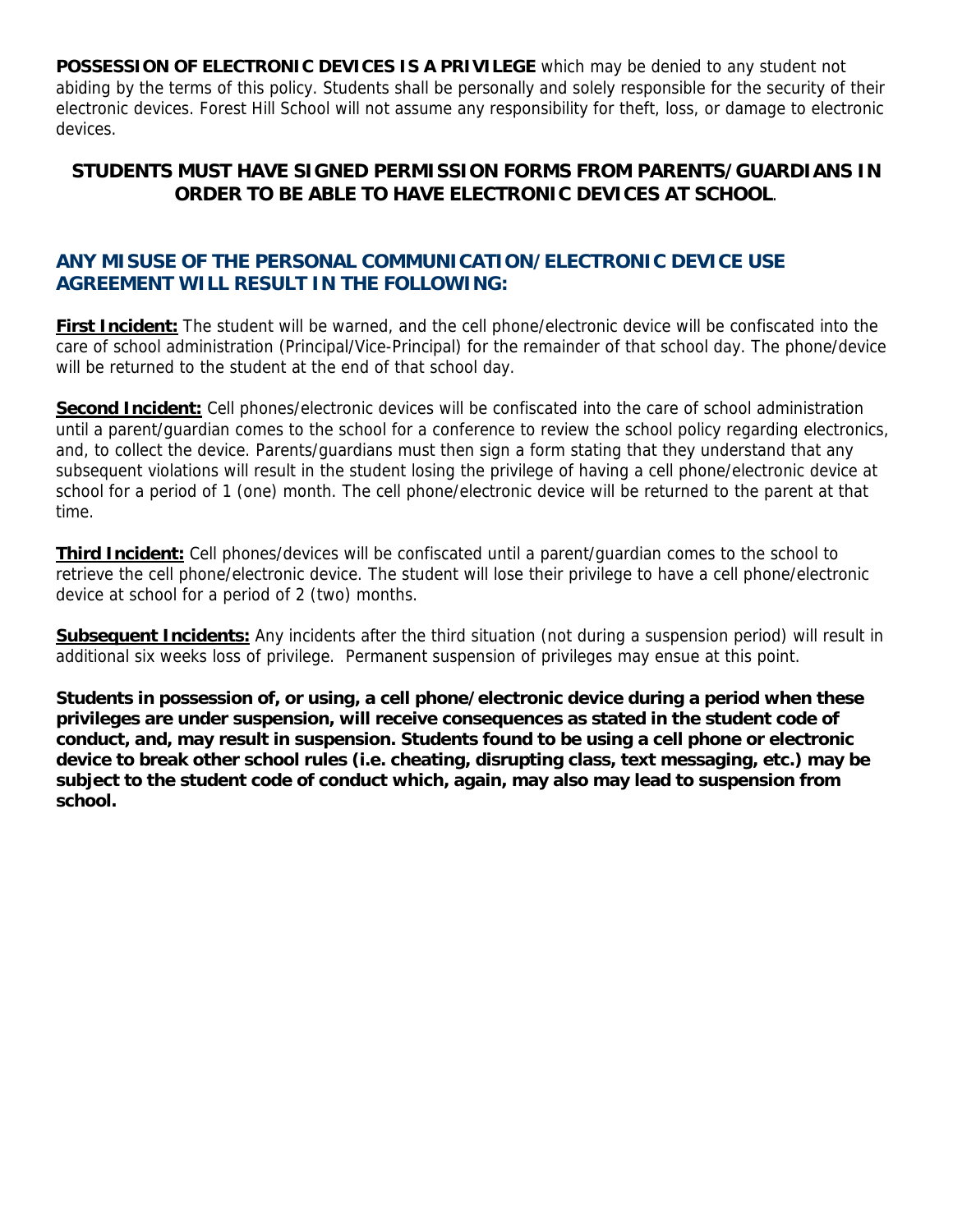## **\*\*RETURN THIS PAGE TO THE APPROPRIATE CLASSROOM TEACHER\*\***

I acknowledge that I have read, understood, and agree to all conditions of the Acceptable Use Agreement as outlined. This agreement will be kept on file at the school for the academic year in which it is signed.

\_\_\_\_\_My child/children has/have my permission to carry either personal communication and/or electronic devices at school, and, will use it/them only as stated in the guidelines above.

LMy child/children does not/do not have my permission to have either personal communication, or electronic devices at school.

\_\_\_\_\_\_\_\_\_\_\_\_\_\_\_\_\_\_\_\_\_\_\_\_\_\_\_\_\_\_\_\_\_\_\_\_\_\_ \_\_\_\_\_\_\_\_\_\_\_\_\_\_\_\_\_\_\_\_\_\_\_\_

(Signature of Parent(s)/Guardian(s) (Date/Year)

 (Signature of Parent(s)/Guardian(s) \*\*PLEASE PRINT\*\*

\_\_\_\_\_\_\_\_\_\_\_\_\_\_\_\_\_\_\_\_\_\_\_\_\_\_\_\_\_\_\_\_\_\_\_\_\_\_

| Student(s) Name (first and last, please) | Grade/Teacher         |
|------------------------------------------|-----------------------|
| Example: P.G. Wodehouse                  | Gr. 7/ Mr. Chesterton |
|                                          |                       |
|                                          |                       |
|                                          |                       |
|                                          |                       |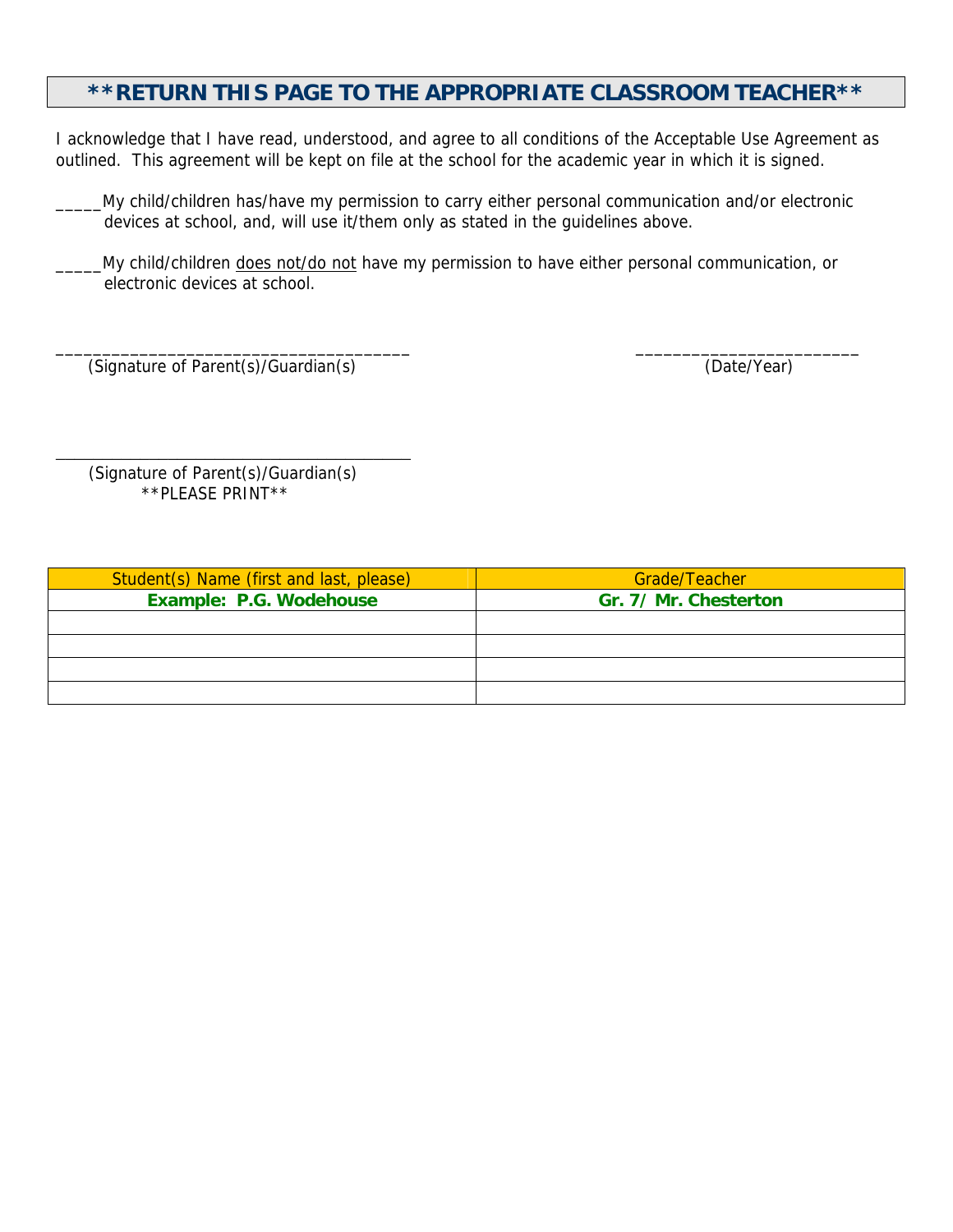# **PERSONAL COMMUNICATIONS/ELECTRONIC DEVICES ACCEPTABLE USE AGREEMENT INCIDENT REPORT FORM**

## Student: Teacher/Grade: Incident #

Mr. and M Date Communication of the Communication of the Date Communication of the Date Communication of the Date

This letter is to inform you that your son/daughter has misused the Cell Phone/Electronic Device Acceptable Use Agreement. At the beginning of this school year, you/your family received, read and signed the form which outlined the consequences for contravening the Acceptable Use Agreement.

This letter is to notify you that {NAME} has misused the privilege outlined in the AUA as described below:

\_\_\_\_\_\_\_\_\_\_\_\_\_\_\_\_\_\_\_\_\_\_\_\_\_\_\_\_\_\_\_\_\_\_\_\_\_\_\_\_\_\_\_\_\_\_\_\_\_\_\_\_\_\_\_\_\_\_\_\_\_\_\_\_\_\_\_\_\_\_\_\_\_\_\_\_\_\_\_\_\_\_\_\_\_\_\_\_

\_\_\_\_\_\_\_\_\_\_\_\_\_\_\_\_\_\_\_\_\_\_\_\_\_\_\_\_\_\_\_\_\_\_\_\_\_\_\_\_\_\_\_\_\_\_\_\_\_\_\_\_\_\_\_\_\_\_\_\_\_\_\_\_\_\_\_\_\_\_\_\_\_\_\_\_\_\_\_\_\_\_\_\_\_\_\_\_\_\_\_\_\_\_\_\_

As a result, the following disciplinary action is being taken:

\_\_\_\_\_ a warning reminder to parent(s)/guardian(s) and student regarding the policy agreement.

\_\_\_\_\_ loss of cell phone/electronic device privilege for a period of one month.

\_\_\_\_\_ loss of cell phone/electronic device privilege for a period of two months.

\_\_\_\_\_ additional loss of cell phone/electronic device privilege for 6 weeks.

\_\_\_\_\_ permanent loss of cell phone/electronic device privilege at school

\_\_\_\_\_ other disciplinary action as outlined below:

If you have any questions, feel free to consult your copy of the Acceptable Use Agreement, access it on our school website, or, call us during the day at (705)721-8300. We appreciate your support and understanding with this situation.

\_\_\_\_\_\_\_\_\_\_\_\_\_\_\_\_\_\_\_\_\_\_\_\_\_\_\_\_\_\_\_\_\_\_\_\_\_\_\_\_\_\_\_\_\_\_\_\_\_\_\_\_\_\_\_\_\_\_\_\_\_\_\_\_\_\_\_\_\_\_\_\_\_\_\_\_\_\_\_\_\_\_\_\_\_\_\_\_

\_\_\_\_\_\_\_\_\_\_\_\_\_\_\_\_\_\_\_\_\_\_\_\_\_\_\_\_\_\_\_\_\_\_\_\_\_\_\_\_\_\_\_\_\_\_\_\_\_\_\_\_\_\_\_\_\_\_\_\_\_\_\_\_\_\_\_\_\_\_\_\_\_\_\_\_\_\_\_\_\_\_\_\_\_\_\_\_

Respectfully,

D. Russell/S. Phillips (Principal/Vice-Principal)